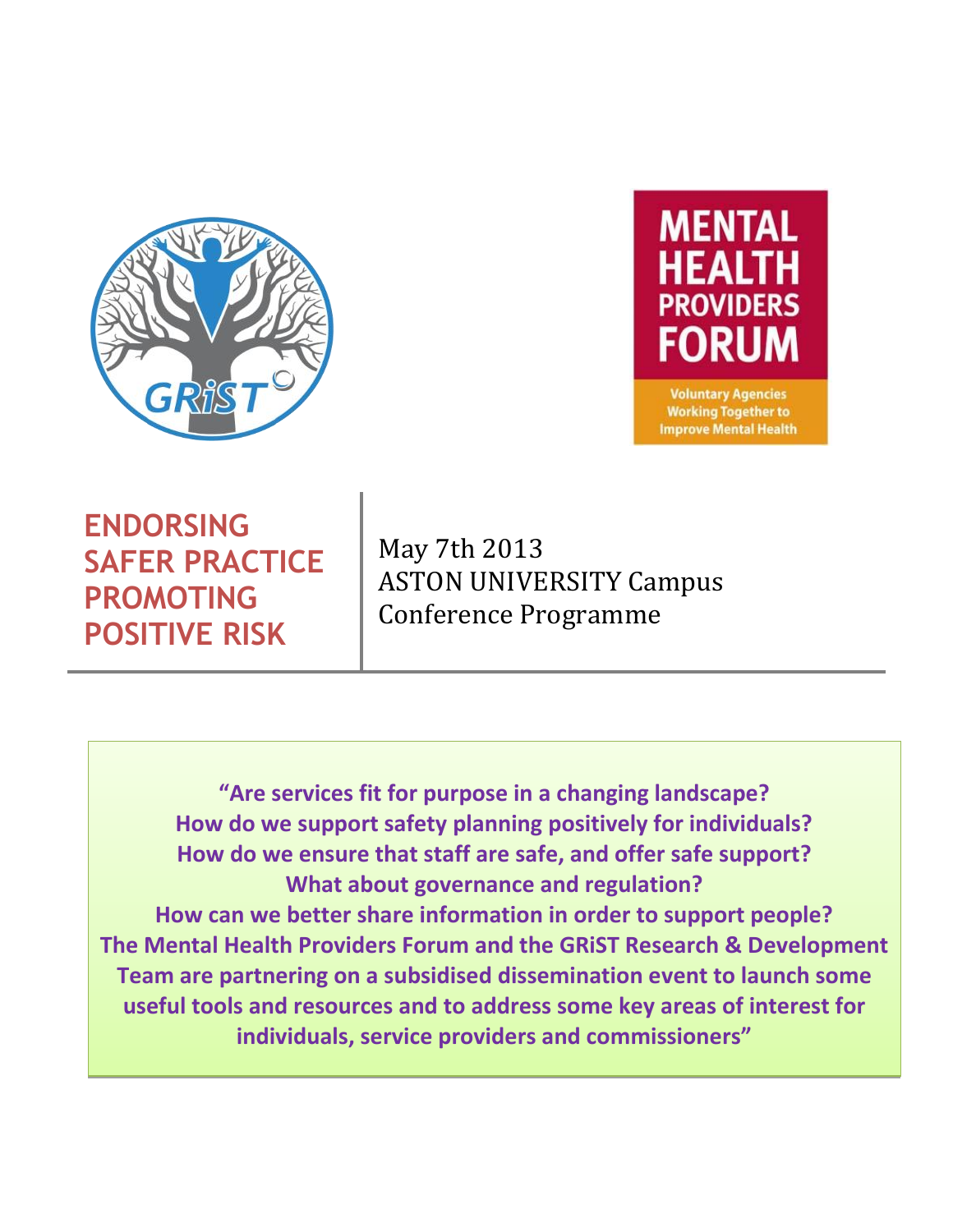|                 | <b>CONFERENCE PROGRAMME</b>                                                                                                                                                                                                                                                                                                                                                                 |                                                                                                                                                          |
|-----------------|---------------------------------------------------------------------------------------------------------------------------------------------------------------------------------------------------------------------------------------------------------------------------------------------------------------------------------------------------------------------------------------------|----------------------------------------------------------------------------------------------------------------------------------------------------------|
| $9:30 - 10:00$  | <b>Coffee and Registration</b>                                                                                                                                                                                                                                                                                                                                                              |                                                                                                                                                          |
| $10:00 - 10:15$ | Welcome and Introduction to the day<br>Dr Ian McPherson previously led the work of the<br>NMHDU for the Department of Health and then<br>acted as interim CEO for MHPF before becoming<br>an expert consultant and Chair of Improving<br>Health and Wellbeing.                                                                                                                              | <b>Dr Ian McPherson</b><br>Independent Consultant for MHPF<br>Chair Improving Health and Wellbeing                                                       |
| 10:15-10:30     | A Coroners Perspective on Safety Planning<br>Dr Geoff Roberts, Coroner who is also an<br>international consultant on risk and safety<br>planning, gives a coroners perspective on the<br>importance of Safety planning for the sector                                                                                                                                                       | <b>Dr Geoff Roberts</b><br><b>HM AD Coroner Cheshire</b><br><b>International Consultant on Risk</b>                                                      |
| 10:30-10:40     | The importance of Safety planning in the<br>prevention of Suicide<br>The Judi Meadows Memorial Fund was established<br>in 2009 by Judi's family following her tragic and<br>unexpected death after a short bout of<br>depression. The Fund sets out to save lives that are<br>threatened by suicide.                                                                                        | <b>Amy Meadows</b><br>Founder of the JMMF<br><b>Trustee of McPin Foundation</b>                                                                          |
| $10:40 - 11:00$ | Setting the Scene, identifying the need<br>Kathy Roberts CEO of MHPF, who previously led<br>the investigative process for a not for profit<br>organization following the death of a member of<br>staff, and Annie Whelan Interim Development<br>Lead for MHPF, who has service experience in<br>secure and community settings, make a case for<br>safety planning for positive risk taking. | <b>Kathy Roberts</b><br><b>MHPF Chief Executive Officer</b><br><b>Annie Whelan</b><br>MHPF Interim Development Lead<br><b>GRIST research Team member</b> |
| $11:00 - 11:15$ | <b>Panel questions</b><br>Professor Carolyn Steele Chair of the MHPF Board<br>facilitates the panel session                                                                                                                                                                                                                                                                                 | <b>Facilitated by</b><br><b>Professor Carolyn Steele</b><br><b>Chair of MHPF Board</b>                                                                   |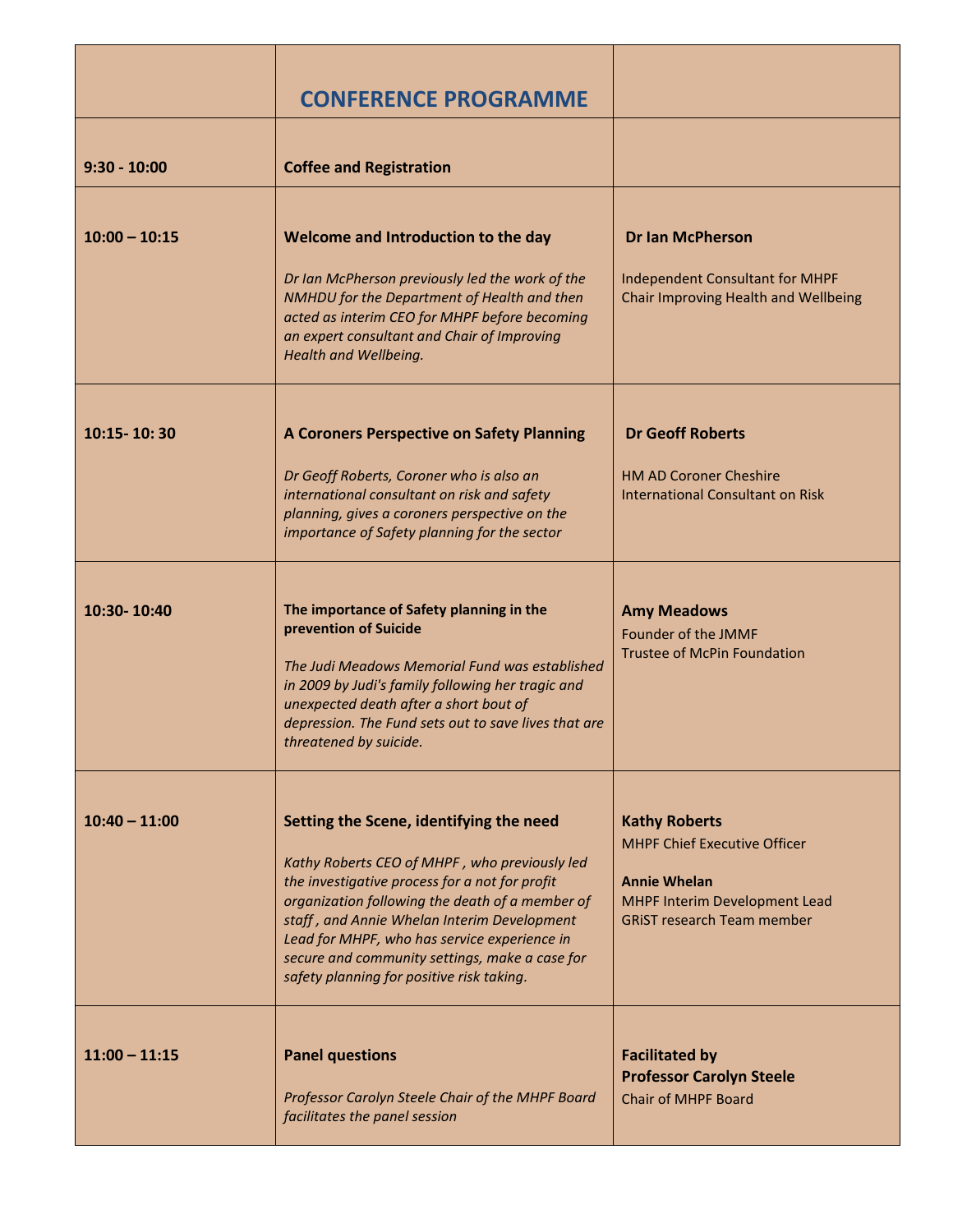| 11:15-11:30     | <b>Coffee</b>                                                                                                                                                                                                                                                                                                                                                                                                                                                                                                                                                                                                                                                                 |                                                                                                                                                                                                                                                                                                           |
|-----------------|-------------------------------------------------------------------------------------------------------------------------------------------------------------------------------------------------------------------------------------------------------------------------------------------------------------------------------------------------------------------------------------------------------------------------------------------------------------------------------------------------------------------------------------------------------------------------------------------------------------------------------------------------------------------------------|-----------------------------------------------------------------------------------------------------------------------------------------------------------------------------------------------------------------------------------------------------------------------------------------------------------|
| 11:30 -12:00    | <b>Launching the Standards</b><br>Introduction<br>Kathy and Ian explain the background and the<br>basis of the Standards work, and explain the<br>process of development<br><b>Practice implications and Implementation</b><br>Jacky Hammond Director of Operations for mcch,<br>and Scott Vigurs Head of Services for Mental<br>Health Concern present the practice basis and<br>implementation into service process of the<br>standards.                                                                                                                                                                                                                                    | <b>MHPF Project TEAM</b><br><b>Kathy Roberts</b><br><b>MHPF CEO</b><br><b>Dr Ian McPherson</b><br><b>Independent Consultant MHPF</b><br><b>Jacky Hammond</b><br>mcch Director of Operations for Mental<br><b>Health</b><br><b>Scott Vigurs</b><br><b>Mental Health Concern</b><br><b>Head of Services</b> |
| $12:00 - 12:45$ | <b>GRIST and myGRIST</b><br>Dr Chris Buckingham of Aston University and Dr<br>Ann Adams of Warwick Medical School, the Co-<br>leads of the GRIST Risk and Safety Research and<br>Development Programme, present the vision and<br>research background for GRIST. They will launch<br>their new service user version, myGRiST, showing<br>how it links to the companion clinical versions,<br>and the opportunities it provides to support<br>service user self-management and shared decision<br>making about care.<br>Annie Whelan, a member of the GRIST research<br>team will also be available to answer questions,<br>related particularly for the not-for-profit-sector | <b>Dr Chris Buckingham</b><br><b>Aston University</b><br><b>Dr Ann Adams</b><br><b>Warwick Medical School</b><br>Co-Leads of the GRIST Programme<br><b>Annie Whelan</b><br>MHPF Interim Development Lead<br><b>GRIST research Team member</b>                                                             |
| $12:45 - 1:00$  | <b>Panel Questions</b><br>Professor Carolyn Steele Chair of the MHPF Board<br>facilitates the panel session                                                                                                                                                                                                                                                                                                                                                                                                                                                                                                                                                                   | <b>Facilitated by</b><br><b>Professor Carolyn Steele</b><br><b>Chair of MHPF Board</b>                                                                                                                                                                                                                    |
| $1:00 - 1:45$   | <b>Lunch and Networking</b>                                                                                                                                                                                                                                                                                                                                                                                                                                                                                                                                                                                                                                                   |                                                                                                                                                                                                                                                                                                           |